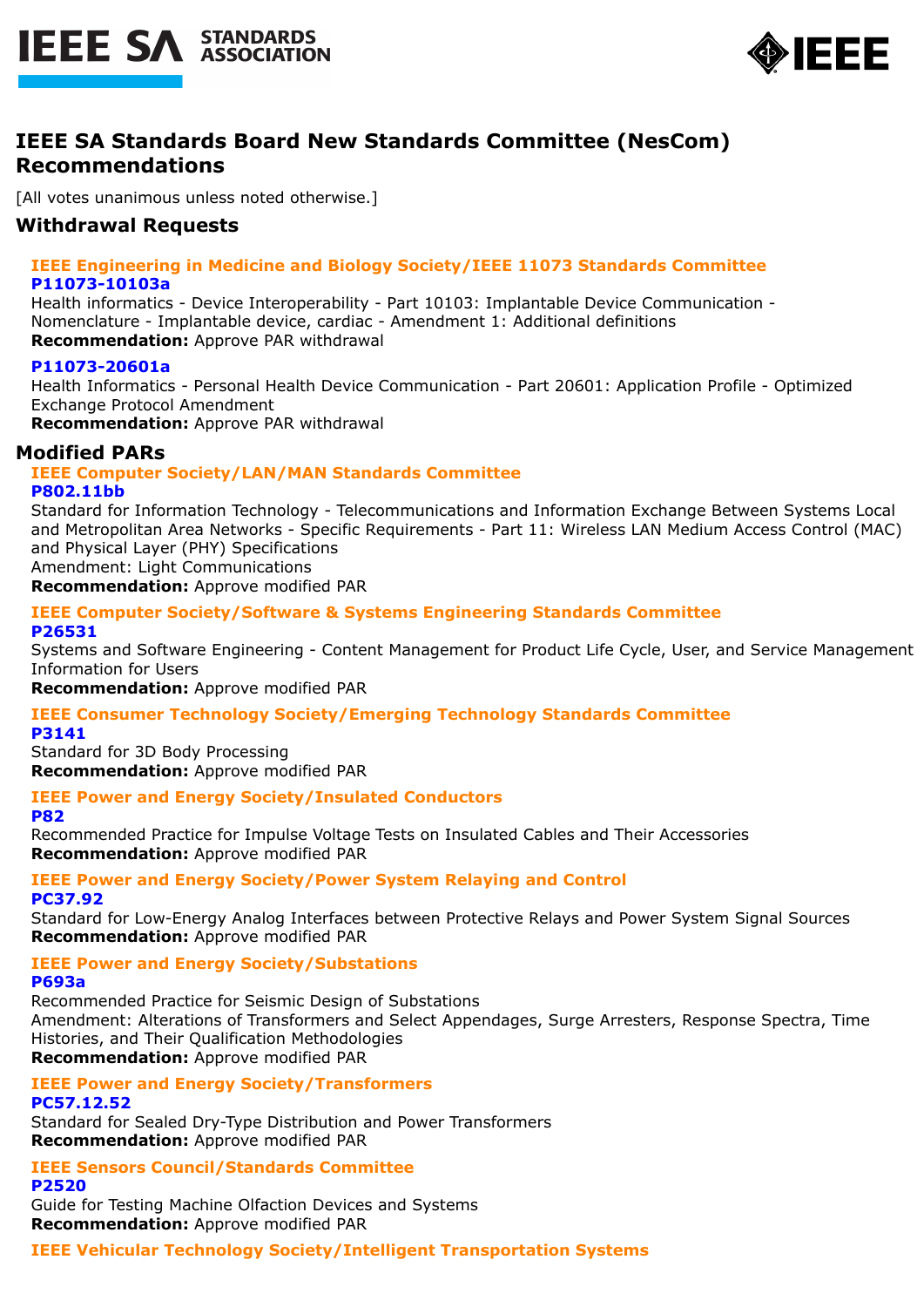## **P2846**

Standard for Assumptions in Safety-Related Models for Automated Driving Systems **Recommendation:** Approve modified PAR (9 approve, 1 disapprove [Edwards], 1 abstain [Ulema])

## **Extension Requests**

**IEEE Consumer Technology Society/Blockchain Standards Committee P2418.1**

Standard for the Framework of Blockchain Use in Internet of Things (IoT) **Recommendation:** Approve request for an extension until December 2023

## **IEEE Power and Energy Society/Surge Protective Devices/High Voltage P2770**

60099-11 Surge Arresters - Part 11: Metal-Oxide Line Surge Arresters to Protect Power Line Insulation **Recommendation:** Approve request for an extension until December 2024

## **New PARs**

**IEEE Computer Society/Artificial Intelligence Standards Committee**

## **P3142**

Recommended Practice on Distributed Training and Inference for Large-scale Deep Learning Models **Recommendation:** Approve new PAR until December 2026

## **P3152**

Standard for the Description of the Natural or Artificial Character of Intelligent Communicators **Recommendation:** Approve new PAR until December 2026

## **P3156**

Standard for Requirements of Privacy-preserving Computation Integrated Platforms **Recommendation:** Approve new PAR until December 2026

## **IEEE Computer Society/Blockchain and Distributed Ledgers**

## **P3222**

Standard for the Reference Architecture of Blockchain as a Service Platform **Recommendation:** Defer new PAR until the next NesCom meeting to allow time for continued discussion and clarification of the PAR (10 approve, 0 disapprove, 1 abstain [Wright]).

## **P3223**

Standard for the Reference Architecture of Blockchain Fusion Server

**Recommendation:** Defer new PAR until the next NesCom meeting to allow time for continued discussion and clarification of the PAR (5 approve, 2 disapprove [Ulema, Wright], 3 abstain [Wang, Wei, Zhong]).

## **IEEE Computer Society/LAN/MAN Standards Committee**

## **P802.1ASds**

Standard for Local and Metropolitan Area Networks - Timing and Synchronization for Time-Sensitive Applications

Amendment: Support for the IEEE Std 802.3 Clause 4 Media Access Control (MAC) operating in half-duplex **Recommendation:** Approve new PAR until December 2026

## **P802.11-2020/Cor 1**

Standard for Information Technology - Telecommunications and Information Exchange between Systems - Local and Metropolitan Area Networks - Specific Requirements - Part 11: Wireless LAN Medium Access Control (MAC) and Physical Layer (PHY) Specifications - Corrigendum 1 - Correct IEEE 802.11ay Assignment of Protected Announce Support bit

**Recommendation:** Approve new PAR until December 2026

## **IEEE Computer Society/Smart Manufacturing Standards Committee**

## **P3144**

Standard for Digital Twin Maturity Model and Assessment Methodology in Industry **Recommendation:** Approve new PAR until December 2026

## **P3145**

Standard for General Technical Requirement of Auxiliary Warehouse in Smart Factory **Recommendation:** Approve new PAR until December 2026

## **P3147**

Recommended Practice for Variant Design of Electronics Production Line **Recommendation:** Approve new PAR until December 2026

## **IEEE Computer Society/Standards Activities Board**

## **P2807.5**

Guide for Medical Clinical Diagnosis and Treatment Oriented Knowledge Graphs **Recommendation:** Approve new PAR until December 2026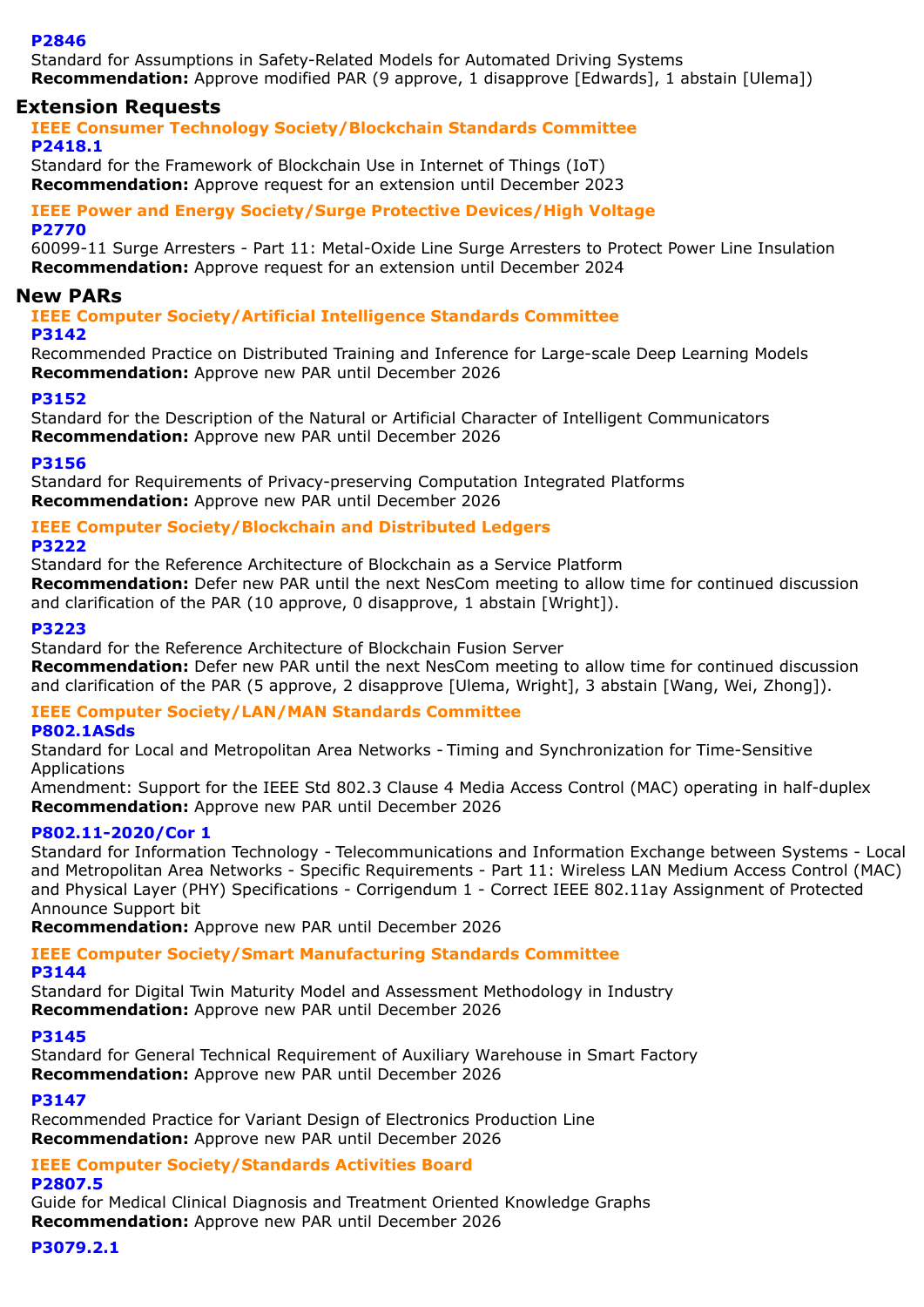Standard for a Basic Framework for Motion Training Systems **Recommendation:** Approve new PAR until December 2026

## **P3154**

Recommended Practice for the Application of Knowledge Graphs for Talent Services **Recommendation:** Approve new PAR until December 2026

## **IEEE Engineering in Medicine and Biology Society/Standards Committee P3151**

Standard for Spray-On Surface Antimicrobial Coatings Test Methodology **Recommendation:** Approve new PAR until December 2026

## **IEEE Industry Applications Society/Petroleum & Chemical Industry P80005-1b**

International Standard - Utility connections in port - Part 1: High voltage shore connection (HVSC) systems - General requirements

Amendment: Annex G Additional Requirements for Vehicle Carriers **Recommendation:** Approve new PAR until December 2026

**IEEE Nanotechnology Council/Standards Committee**

**P3155** Standard for Programmable Quantum Simulator **Recommendation:** Approve new PAR until December 2026

**IEEE Power and Energy Society/Electric Machinery**

**P3149**

Trial Use Guide for Dissection Techniques of Form Wound Stator Coils and Bars **Recommendation:** Approve new PAR until December 2026

# **IEEE Power and Energy Society/Insulated Conductors**

**P3148**

Guide for Field Detection of Metallic Sheath Current of Single-conductor Shielded and Cross-linked Polyethylene (XLPE) Insulated Alternating Current (AC) Cable

**Recommendation:** Approve new PAR until December 2026

## **P3150**

Guide for Testing the Semi-Conductive Water Blocking Tape in Cross-Linked Polyethylene Insulated Alternating-Current Power Cables

**Recommendation:** Approve new PAR until December 2026

# **IEEE Power and Energy Society/Transformers**

**P1276a**

Guide for the Application of High-Temperature Insulation Materials in Liquid-Immersed Distribution, Power, and Regulating Transformers

Amendment: Updates to Annex B and corresponding references in Annex D

**Recommendation:** Approve new PAR until December 2026

# **PC57.12.53**

Guide for Mitigating Corrosion on Subsurface Transformers and Network Protectors **Recommendation:** Approve new PAR until December 2026

# **IEEE Robotics and Automation Society/Standing Committee for Standards**

**P3140**

Standard for Semantic Maps for Autonomous Robots **Recommendation:** Approve new PAR until December 2026

# **IEEE SA Board of Governors/Strategic and Emerging Standards Committee**

**P3400**

Standard for Use of Inclusive Language in Technical Terminology and Communications **Recommendation:** Approve new PAR until December 2026

# **PARs for the Revision of Standards**

# **IEEE Aerospace and Electronic Systems Society/Radar Systems Panel**

**P686**

Standard for Radar Definitions

**Recommendation:** Approve PAR for the revision of a standard until December 2026

## **IEEE Computer Society/Software & Systems Engineering Standards Committee P730**

Standard for Software Quality Assurance Processes

**Recommendation:** Approve PAR for the revision of a standard until December 2026

**IEEE Engineering in Medicine and Biology Society/IEEE 11073 Standards Committee P11073-10103**